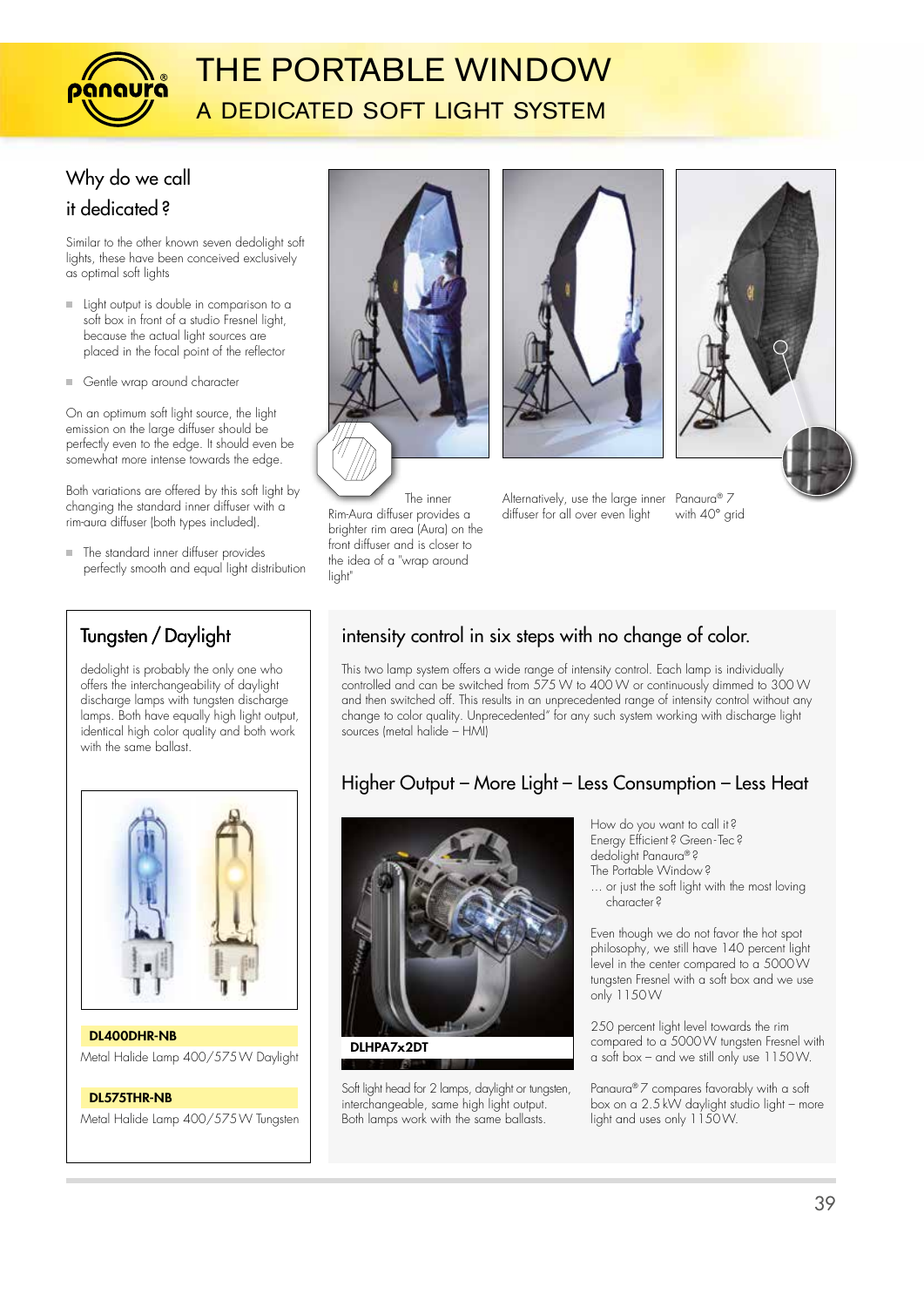#### DLPA7 \*

DLPA7G

dedolight Panaura® 7 textile reflector with additional rear cowling and

- 2 different inner diffusers
- (DLPA7D2 standard diffuser and DLPA7D2S rim aura diffuser)
- as well as the DLPA7D1 large front diffuser.

#### DEB400DT

Electronic flicker free ballast for 400/575 W daylight and tungsten discharge lamps.



#### DPOW400DT

Connection cable between light head and ballast

#### DEB400Hx2

Panaura® 7.

DLHPA7-EXT

Extending ballast holder for better balance



For use with Panaura® 7 in tilted position for extra distance between light stand and

When using the Panaura® 7 with DLHPA7x2T and Panaura® 5 with DLH1000SPLUS head with halogen lamps in a straight downward position (for extended period of time), please order "heat shield inserts".



40° grid for all Panaura® 7 models

For Panaura® 5 Set:

DLPA5-HTS4 with 4 heat shields

DLPA5-HTS8 with 8 heat shields

DLPA7-HTS3 with 3 heat shields For Panaura® 7 Set:

#### DLPA7-HTS8 with 8 heat shields



#### SPA7x2DT

 Interchangeable Tungsten/Daylight Panaura® 7 Kit

- **reduced** robust transport soft case with wheels
- soft light head
- $\sqrt{2 \times 400}$ /575W daylight lamps
- $\blacksquare$  Panaura  $\mathbb Z$  soft box with rods and baffle
- $\blacksquare$  incl. 2 types of inner diffusers
- incl. 1 front diffuser
- 2 ballasts and cables
- variable ballast holder



*optional:*

- yoke extension (DLHPA7-EXT)<br>■ stand with 28 mm receptacle
- stand with 28 mm receptacle (DST1200)
- grid (40°) for Panaura® 7 (DLPA7G) Ű.
- 575W tungsten lamps (DL575THR-NB)

## Pure Tungsten

### Variations of Panaura® 7

When you don't need daylight and the flexibility to change between daylight and tungsten (interchangeable lamps), you may want a pure halogen tungsten soft light.

Tungsten Panaura® light head DLHPA7x2T works with two 1000W halogen lamps.

All halogen lamps are individually switchable or can be dimmed individually with our new dimmers DLDIM2000.



Yoke extension  $\blacksquare$  **DLHPA7x2T** Tungsten 2 x 1000 W

Soft light head for 2 lamps 1000W halogen with protective glass tubes

### Pure Daylight Variations of Panaura® 7



**DLH1x1200SD** Daylight  $1 \times 1200$  W

Our newest Panaura 7 soft light works with a single 1200 W lamp (G22 socket). Integrated speed ring for Panaura® 7 soft box. It may be powered by the new DEB1200D ballast which offers manual dimming and DMX control as standard.